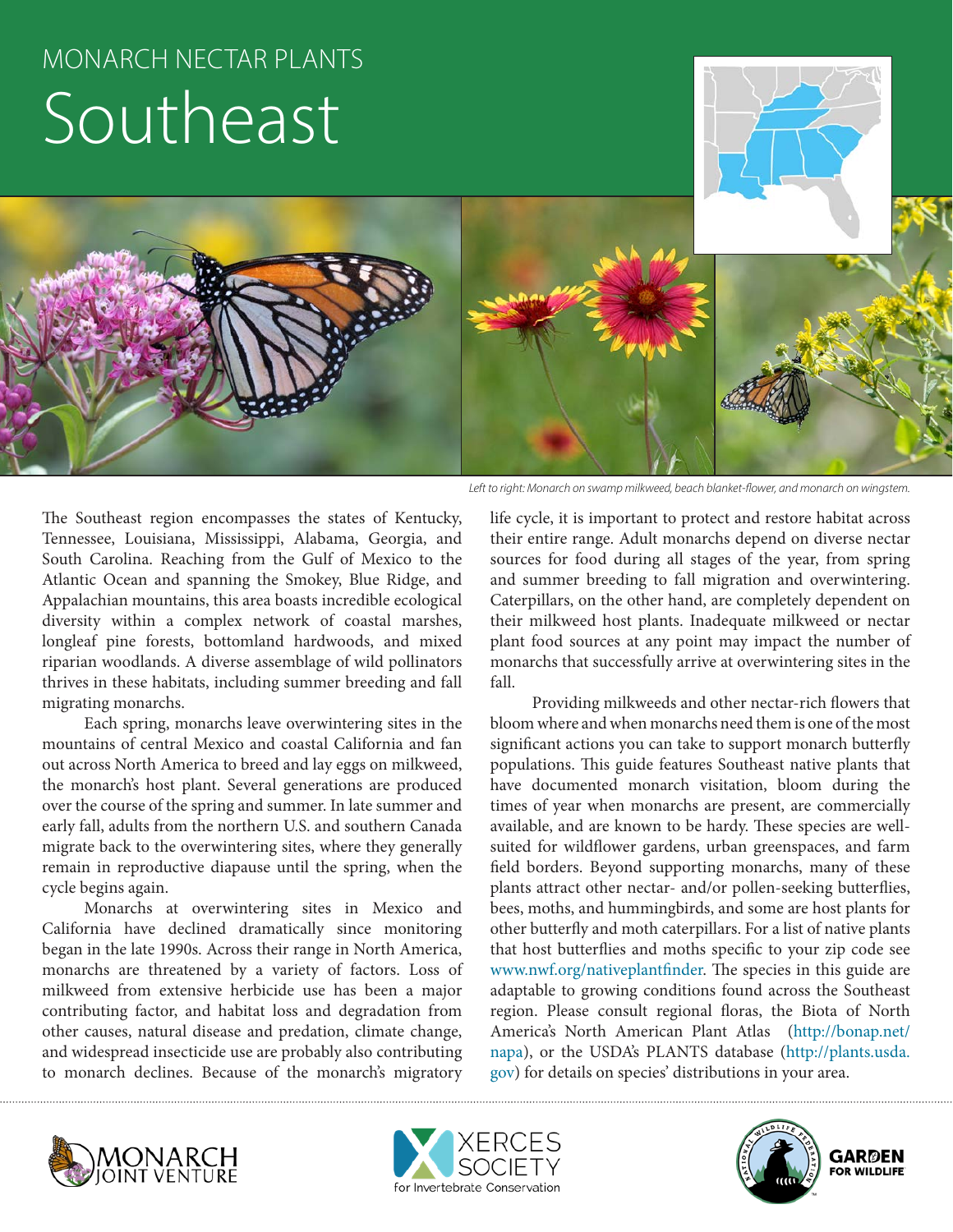

|                         |                            |                           |                     |                       |                        | 10                                                                                                                                                    |
|-------------------------|----------------------------|---------------------------|---------------------|-----------------------|------------------------|-------------------------------------------------------------------------------------------------------------------------------------------------------|
| <b>Bloom</b>            | <b>Common Name</b>         | <b>Scientific Name</b>    | <b>Flower Color</b> | Max.<br><b>Height</b> | Water<br><b>Needs</b>  | <b>Notes</b>                                                                                                                                          |
|                         | <b>Forbs</b>               |                           |                     | (Feet)                | Low, Medium<br>or High | All species perennials, unless otherwise noted. Monarchs are present April through July and again from late August through November in the Southeast. |
| <b>Spring to Summer</b> | <b>Butterfly milkweed</b>  | Asclepias tuberosa        | Orange/yellow       | 2                     | $\mathbf{L}$           | Monarch caterpillar host plant and nectar source for many bees.                                                                                       |
|                         | Eastern smooth beardtongue | Penstemon laevigatus      | Pink/purple         | $\overline{3}$        | $\mathbf{M}$           | Also attracts bees and hummingbirds.                                                                                                                  |
|                         | Beach blanket-flower       | Gaillardia pulchella      | Red/yellow          | 2                     | L                      | Establishes easily from seed; grows as an annual, biennial, or perennial.                                                                             |
| <b>Spring to Fall</b>   | Smooth oxeye               | Heliopsis helianthoides   | Yellow              | $\overline{5}$        | L/M                    | Tolerates clay and moist soils.                                                                                                                       |
|                         | Whorled milkweed           | Asclepias verticillata    | White               | 3                     | L                      | Monarch caterpillar host plant.                                                                                                                       |
| <b>Summer</b>           | Slender mountainmint       | Pycnanthemum tenuifolium  | White               | $\overline{3}$        | $\mathbf{L}$           | Only found in eastern half of the region. Attracts bees, butterflies, and birds.                                                                      |
|                         | <b>Blackeyed Susan</b>     | Rudbeckia hirta           | Yellow/brown        | 3                     | M                      | Can be biennial. Butterflies attractant. Drought tolerant.                                                                                            |
|                         | Blue mistflower            | Conoclinium coelestinum   | Blue/purple         | $\overline{3}$        | $\mathbf{M}$           | Thin regularly to control spread by runners.                                                                                                          |
|                         | Dense blazing star         | Liatris spicata           | Purple              | $\overline{4}$        | M                      | Highly adaptable and easy to grow. Attracts many butterflies, bees, and hummingbirds.                                                                 |
| <b>Summer to Fall</b>   | Field thistle              | Cirsium discolor          | Purple              | 6                     | $\mathbf{M}$           | Native thistles have been decimated due to control of Canada thistle.                                                                                 |
|                         | Giant ironweed             | Vernonia gigantea         | Purple              | 8                     | M                      | Thin regularly to control spread by suckers. Attracts a wide variety of pollinators.                                                                  |
|                         | Joe pye weed               | Eutrochium fistulosum     | Pink/purple         | 7                     | $M_{\odot}$            | Great nectar plant that attracts many pollinator species.                                                                                             |
|                         | Seaside goldenrod          | Solidago sempervirens     | Yellow              | 8                     | L                      | Tolerates saltwater spray and sandy soils. An important nectar source for coastal migrating monarchs.                                                 |
|                         | Showy goldenrod            | Solidago speciosa         | Yellow              | 8                     | $\mathbf{L}$           | Also frequented by a number of beneficial solitary wasps, pollen-eating soldier beetles, and more.                                                    |
|                         | Spotted beebalm            | Monarda punctata          | White/pink/yellow   | 3                     | L                      | Tolerates dry, sandy soils; blooms prolifically; highly attractive to beneficial wasps and bees.                                                      |
|                         | Swamp milkweed             | Asclepias incarnata       | Pink                | $\overline{4}$        | $\mathbf{M}$           | Monarch caterpillar host plant.                                                                                                                       |
|                         | Wingstem                   | Verbesina alternifolia    | Yellow              | 8                     | L/M                    | Attracts numerous insects, especially bumble bees. Considered undesirable plant in livestock forage.                                                  |
| Fall                    | Narrowleaf sunflower       | Helianthus angustifolius  | Yellow              | 3                     | $M_{\odot}$            | Important nectar source for fall migrating monarchs. Latest flowering sunflower species.                                                              |
|                         | <b>Shrubs and Trees</b>    |                           |                     |                       |                        |                                                                                                                                                       |
| <b>Spring</b>           | Eastern redbud             | Cercis canadensis         | Pink                | 30                    | L                      | Stunning pink flowers in spring. Visited by native bees for nectar and nesting material.                                                              |
| <b>Spring to Summer</b> | Smooth sumac               | Rhus glabra               | White               | 20                    | L                      | Tolerates poor soils. Good for stabilizing banks.                                                                                                     |
|                         | Common buttonbush          | Cephalanthus occidentalis | White               | 12                    | $\mathbf{M}$           | Fragrant, showy flowers that attract butterflies.                                                                                                     |
| <b>Summer to Fall</b>   | Devil's walking-stick      | Aralia spinosa            | White               | 20                    | M                      | Can be aggressive in small spaces. There is an invasive Aralia species that should not be planted.                                                    |
|                         | Eastern baccharis          | Baccharis halimifolia     | White               | 15                    | $M_{\odot}$            | Tolerates saltwater spray and sandy soils. Good for erosion control.                                                                                  |
| <b>Winter to Spring</b> | Fragrant sumac             | Rhus aromatica            | White               | 12                    | L                      | Tolerates poor soils. Good for stabilizing banks or creating informal hedges.                                                                         |